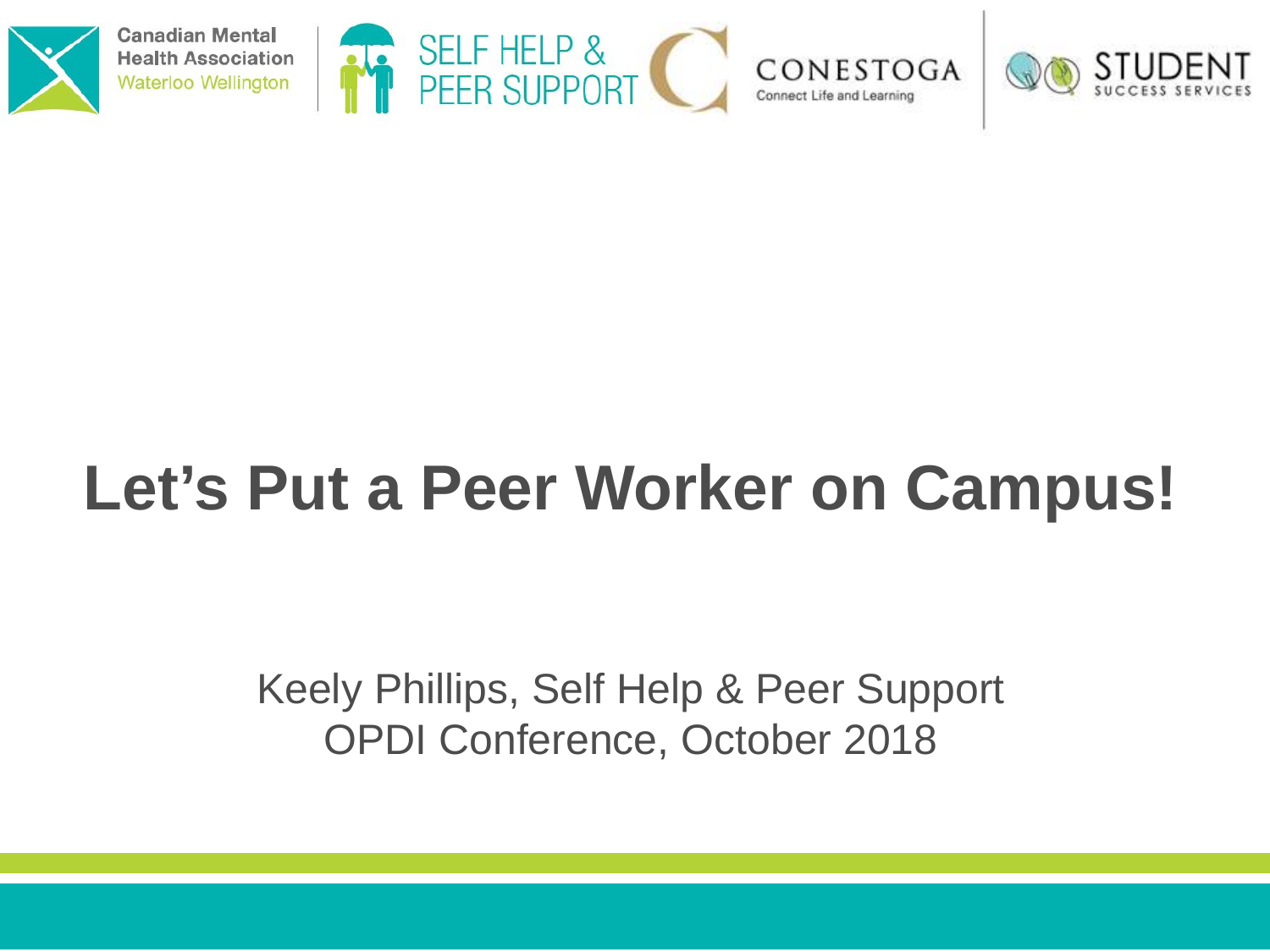### About Self Help & Peer Support

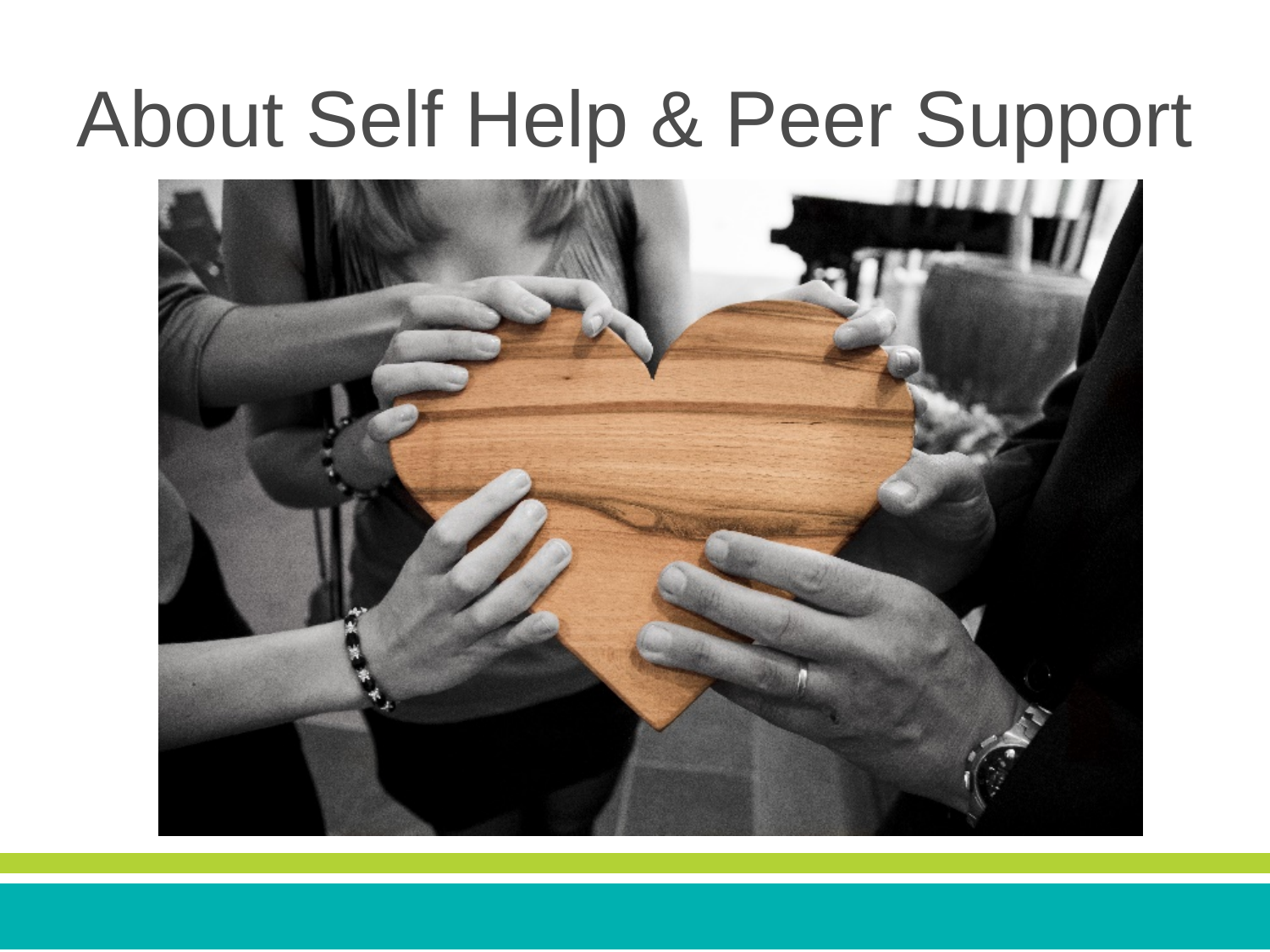## Peer Navigator Services at Conestoga College

- A full-time Peer Navigator will provide:
	- Daily drop-in peer support and recovery skill groups
	- Drop-in and scheduled 1:1 peer support
	- Part of other mental health initiatives on campus
	- Recruitment and training of peer support volunteers (all who have personal lived experience with mental health /addiction)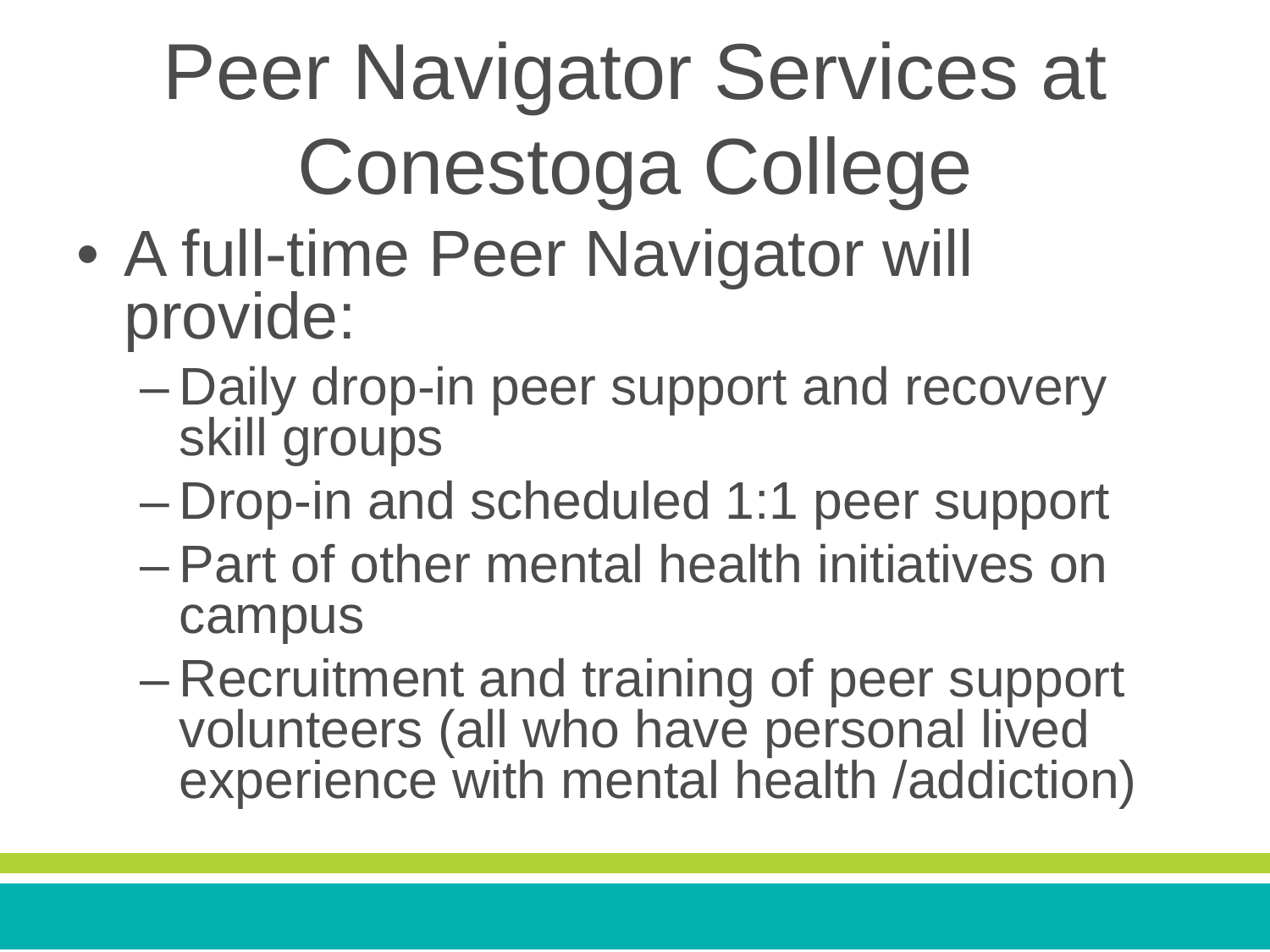## About the Partnership

- History
- Pilot project
- Role funded by Conestoga College and held and supervised by Self Help & Peer Support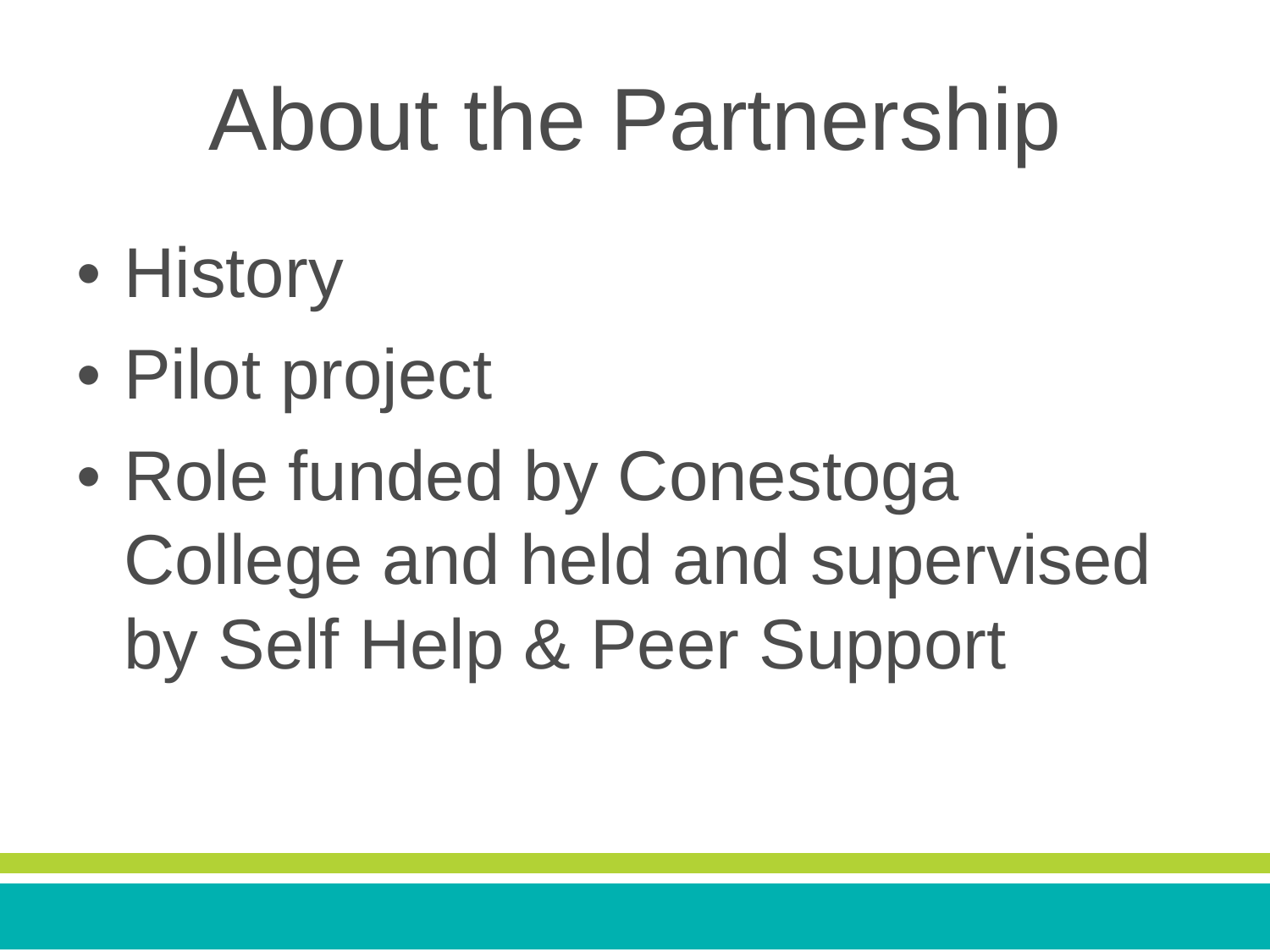## Uniqueness of the Partnership

- Other campus peer support programs tend to focus on the shared lived experience of being students – this is about the shared lived experience of being a student living with mental health / addiction issues
- This bridges community peer support expertise (Self Help & Peer Support / Centre for Excellence in Peer Support) and campus student wellness (Conestoga College's Student Success Office)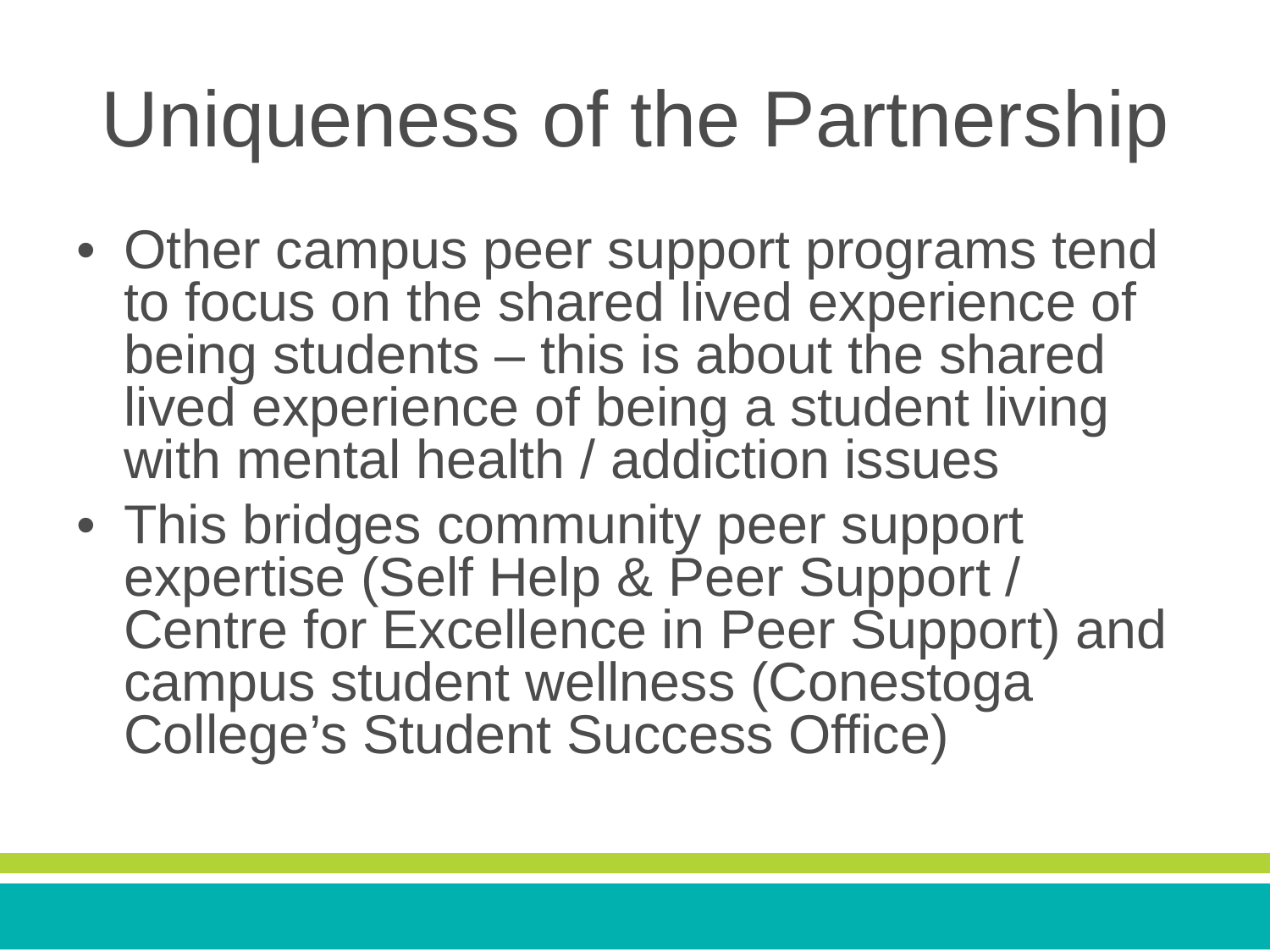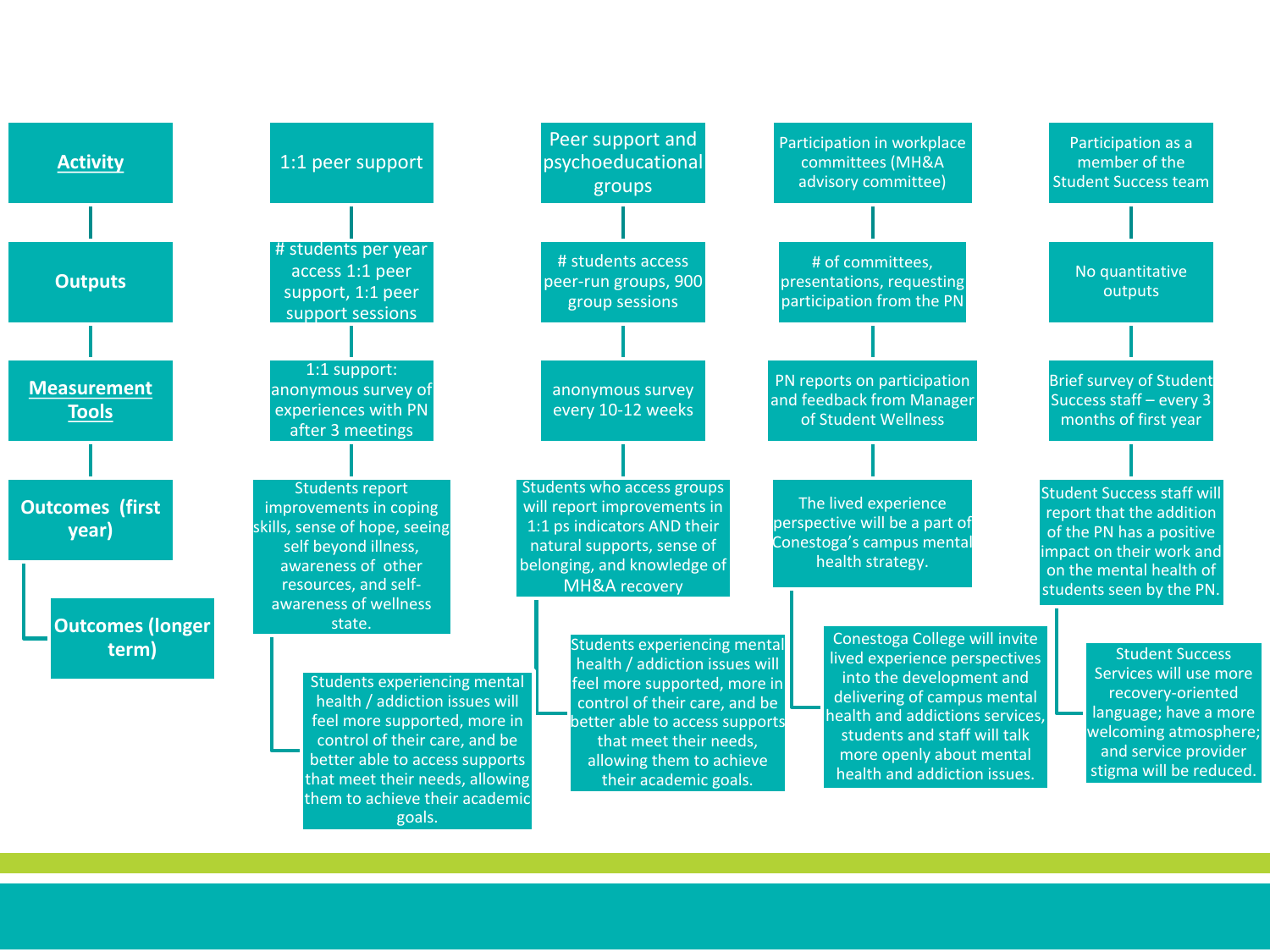# Who Is the Peer Navigator?

- A Self Help & Peer Support staff member
	- Has 7 years of experience delivering peer support
	- Lived experience of mental health issues during post-secondary studies
	- Currently becoming certified by Peer Support Canada
- Peer Navigator has:
	- Regular supervision with a peer support supervisor
	- Access to Waterloo Wellington Peer Worker Community of Practice
	- Day-to-day connection with Director of Student Success / Manager of Campus Wellnes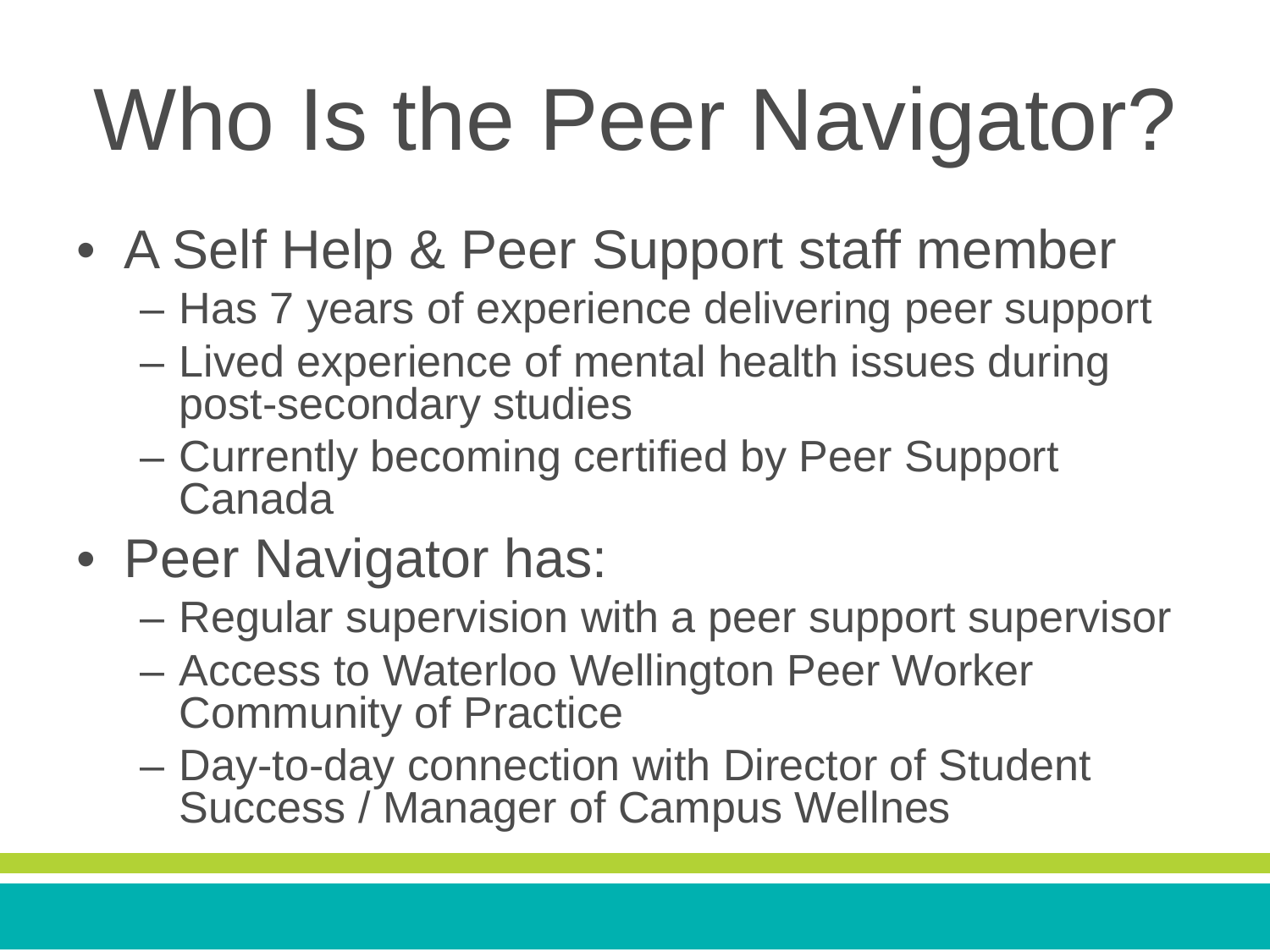# Preparing for the Role

- Training for the teams and campus stakeholders:
	- Counselling Services
	- Accessibility
	- Medical
	- Academic tutoring / writing centre
	- Residence
	- Athletics
	- Student Union
- Training for the peer worker on working in inter-<br>professional teams and knowledge transfer of peer support practices to non-peer staff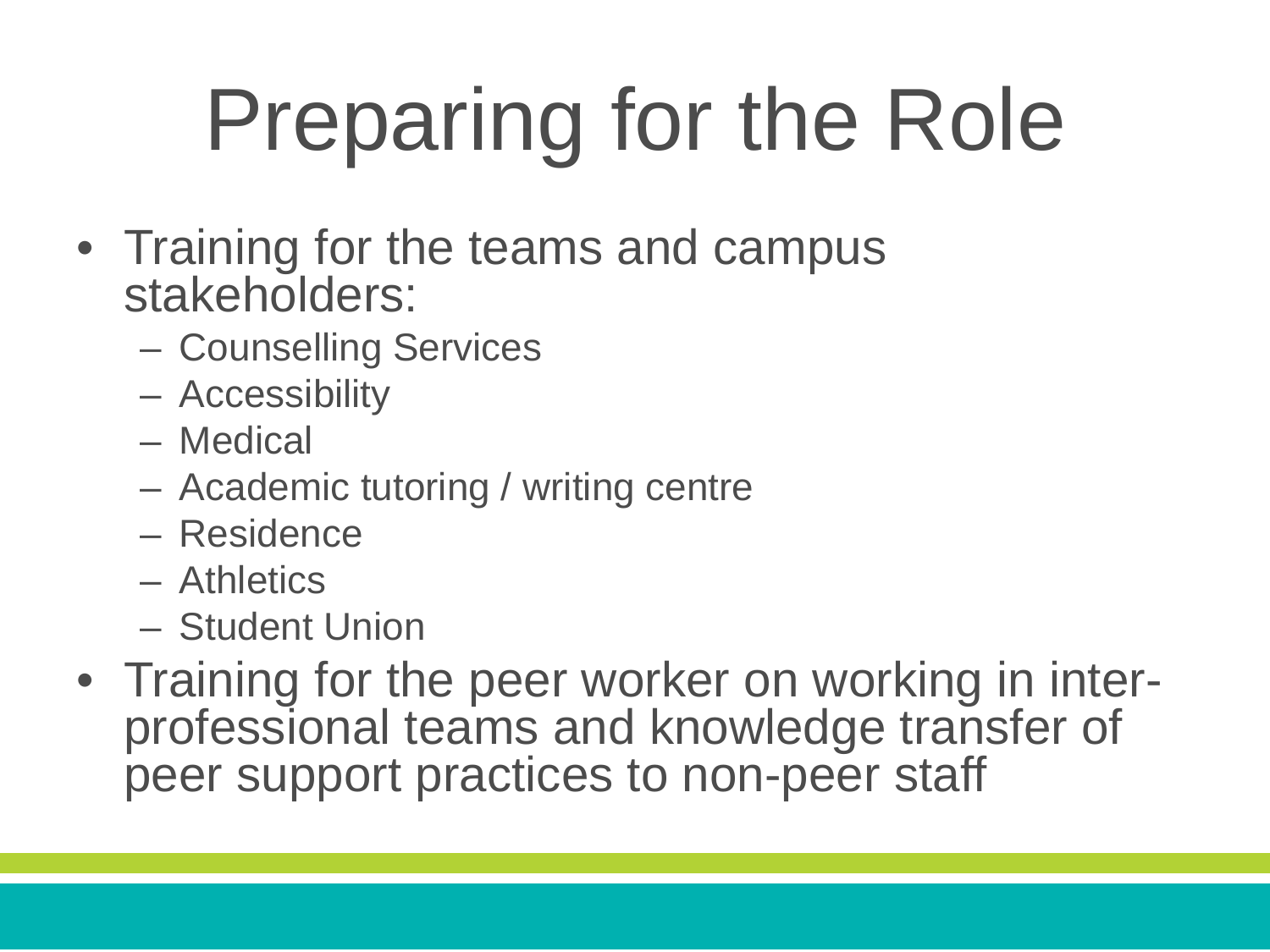### Wellness & Peer Support Space

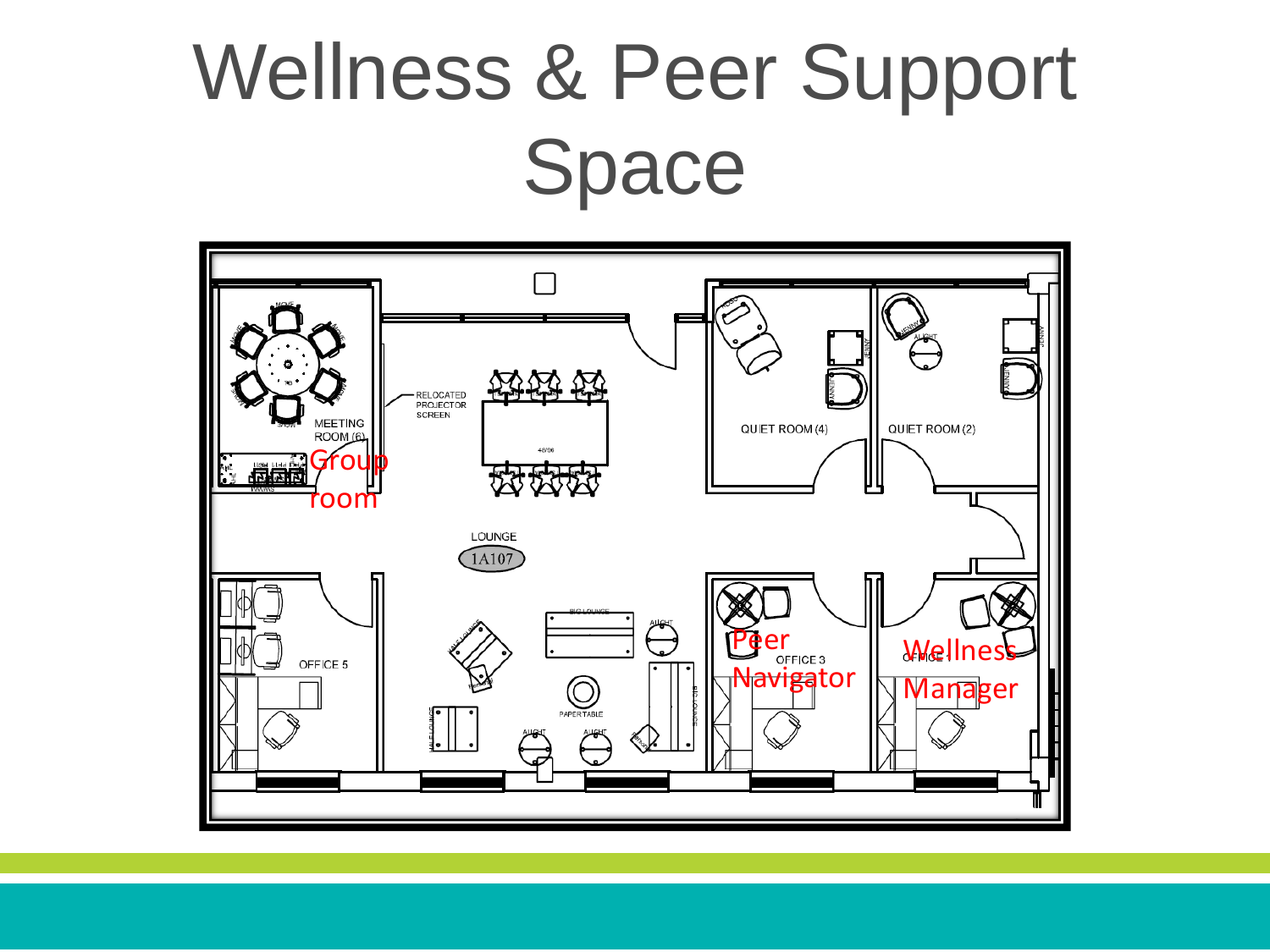## Student : Student Peer Support

- Volunteers with lived experience of mental health / addiction will be recruited from student body
- Adapting our successful community peer support volunteer program to campus
- Goal of most groups and 1:1 peer support being delivered by students by end of pilot with Peer Navigator mentoring and training volunteers

![](_page_9_Picture_4.jpeg)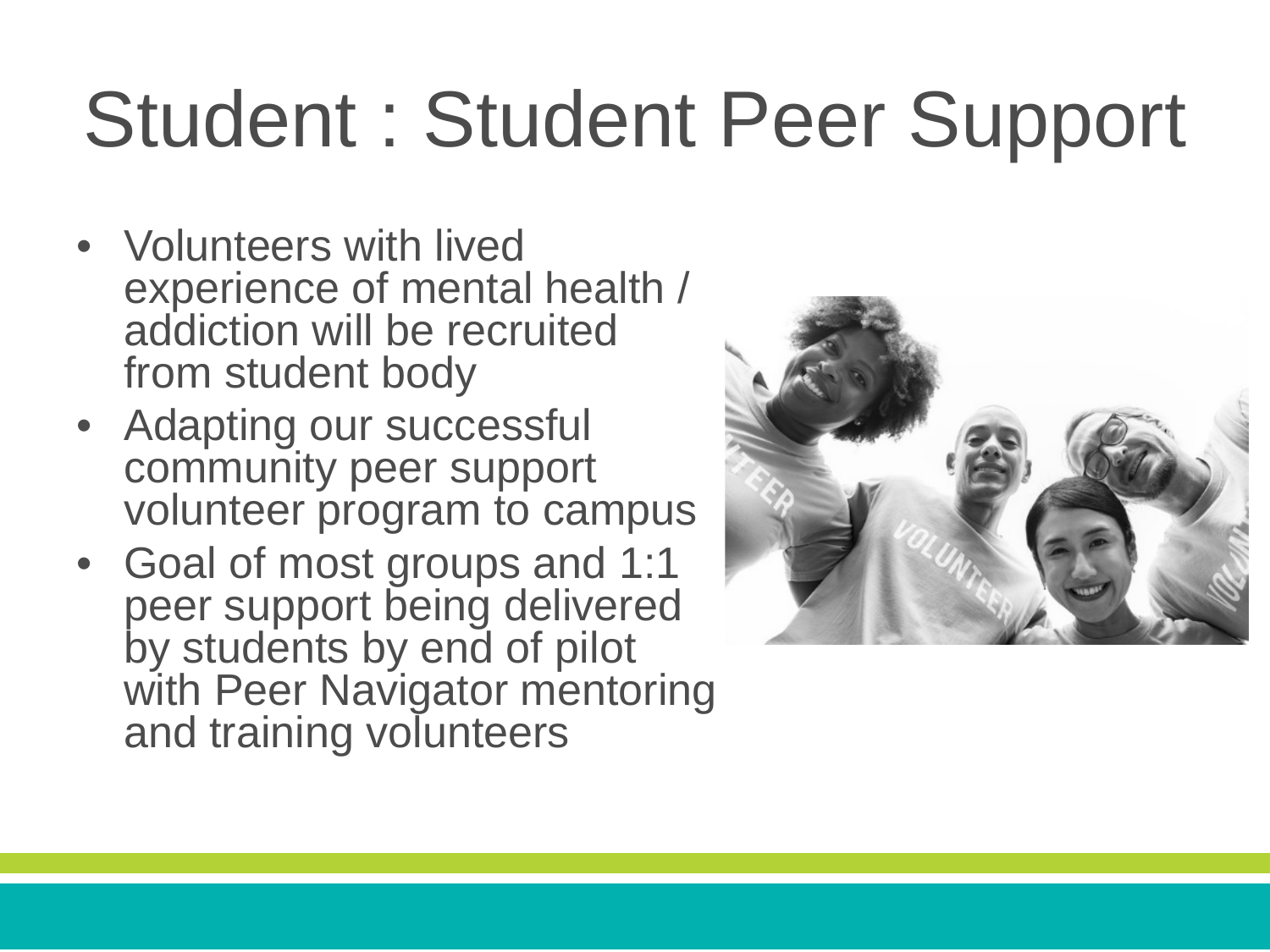## Campus Promotion

- Word of mouth
- Social media plan
- Street team
- Postcards and posters
- [Website](https://studentsuccess.conestogac.on.ca/myWellness/PeerSupportAndSelfHelp)
- "Name the space contest" where students will provide suggestions and then vote to choose the name for the space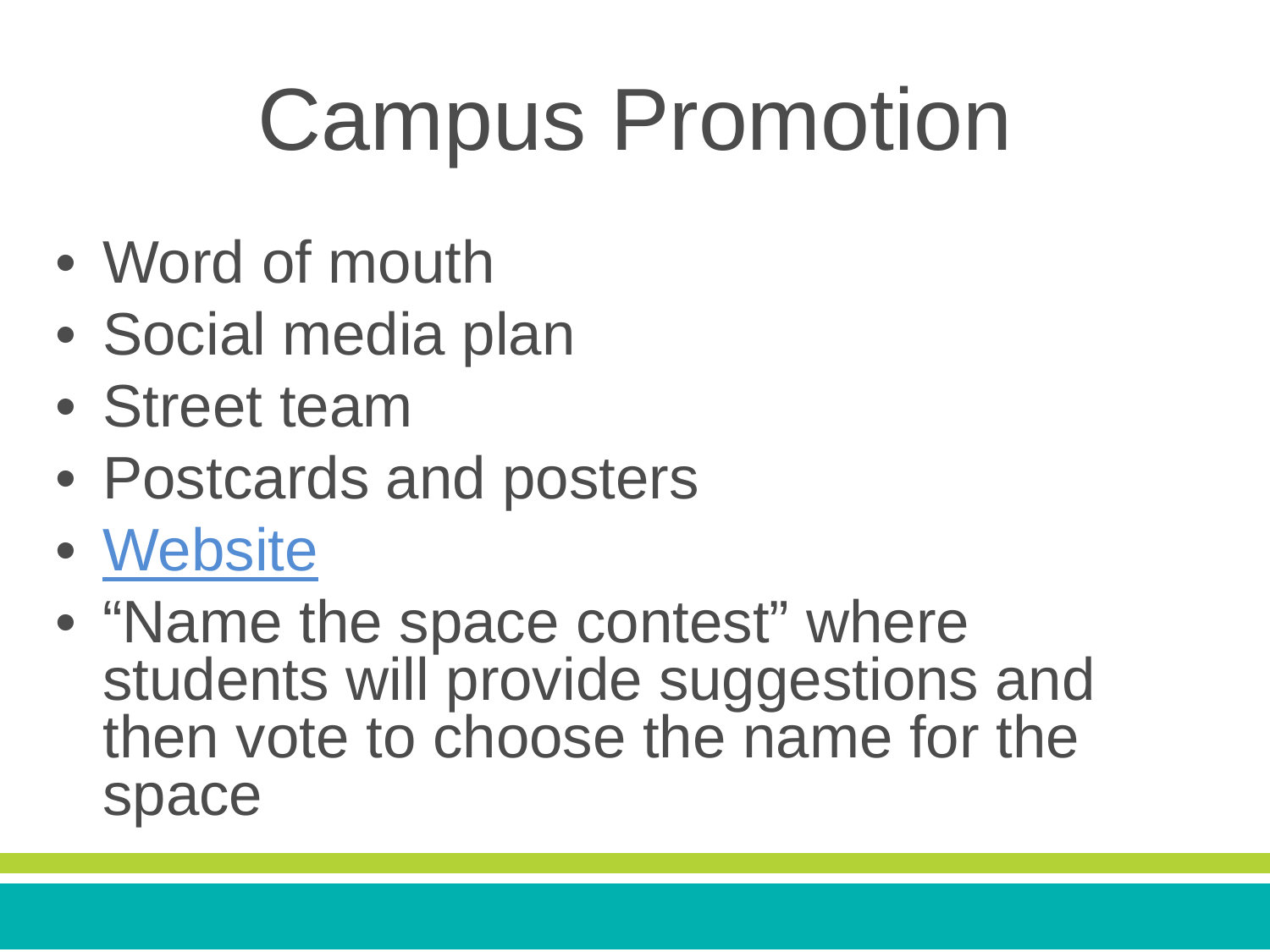### Embracing Peer Support Expertise Throughout Campus Services

- Peer Navigator is included in many decisions about the space
- Met with various department leaders
- Part of the wellness strategy planning and other mental health related committees
- Presentation to Conestoga Student Inc. board
- Continuous connection with other members of Student Success team
- Hiring of Street Team who will be working to promote Student Success services including the wellness space and likely act as greeters in the wellness space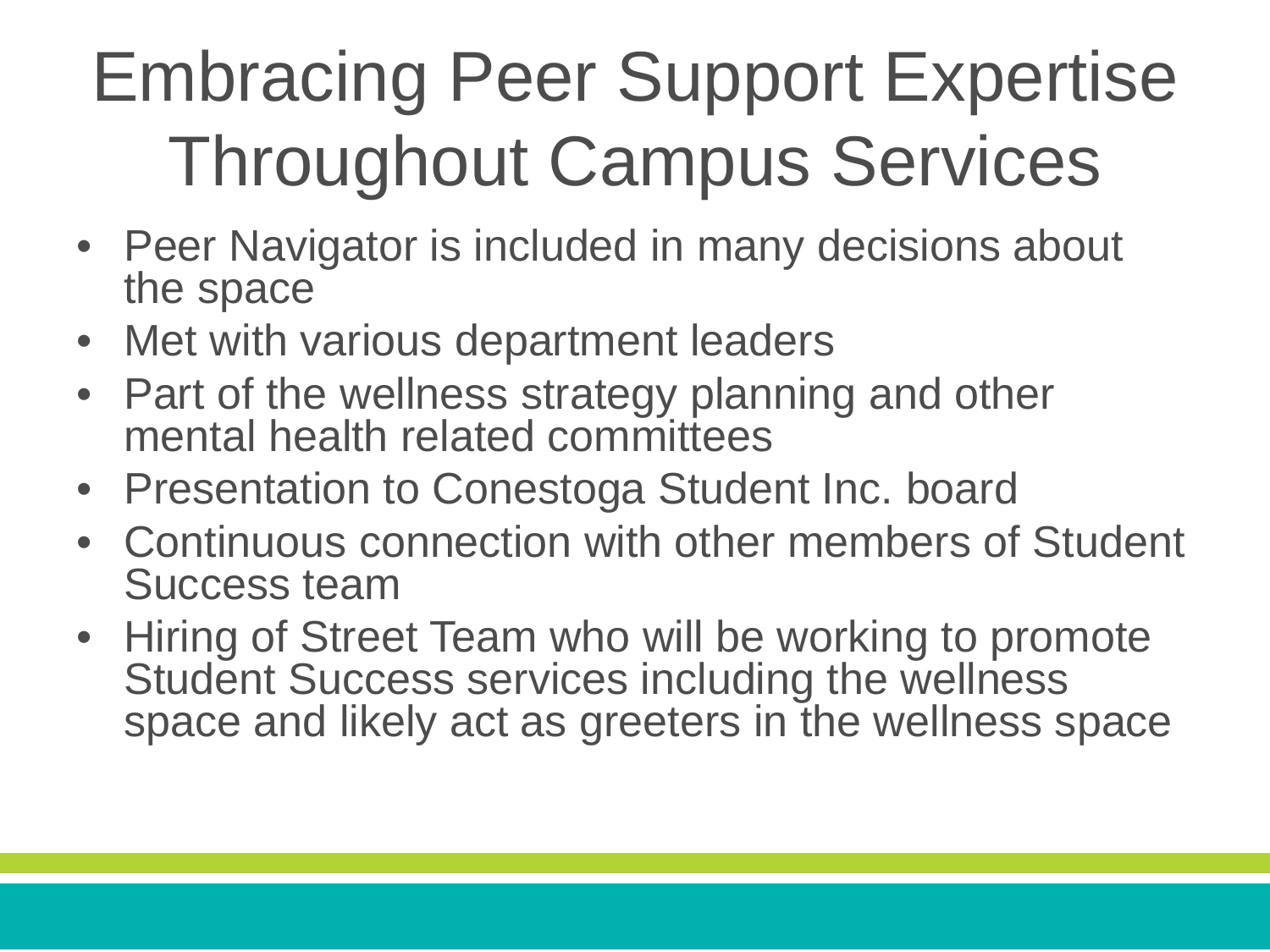![](_page_12_Picture_0.jpeg)

## Postcards

CONESTOGA

**OO** STUDENT

#### **Peer Support & Self Help**

**Our CMHA (Canadian Mental Health Association) Peer Worker has lived** experience of mental health and/or addiction issues.

Doon (Kitchener) **Room 1A107**   $\checkmark$  Student driven safe space

- $\checkmark$  1:1 Peer Support
- $\checkmark$  Drop in groups
- $\checkmark$  Quiet spaces and relaxation rooms
- $\checkmark$  Wellness activities

![](_page_12_Picture_12.jpeg)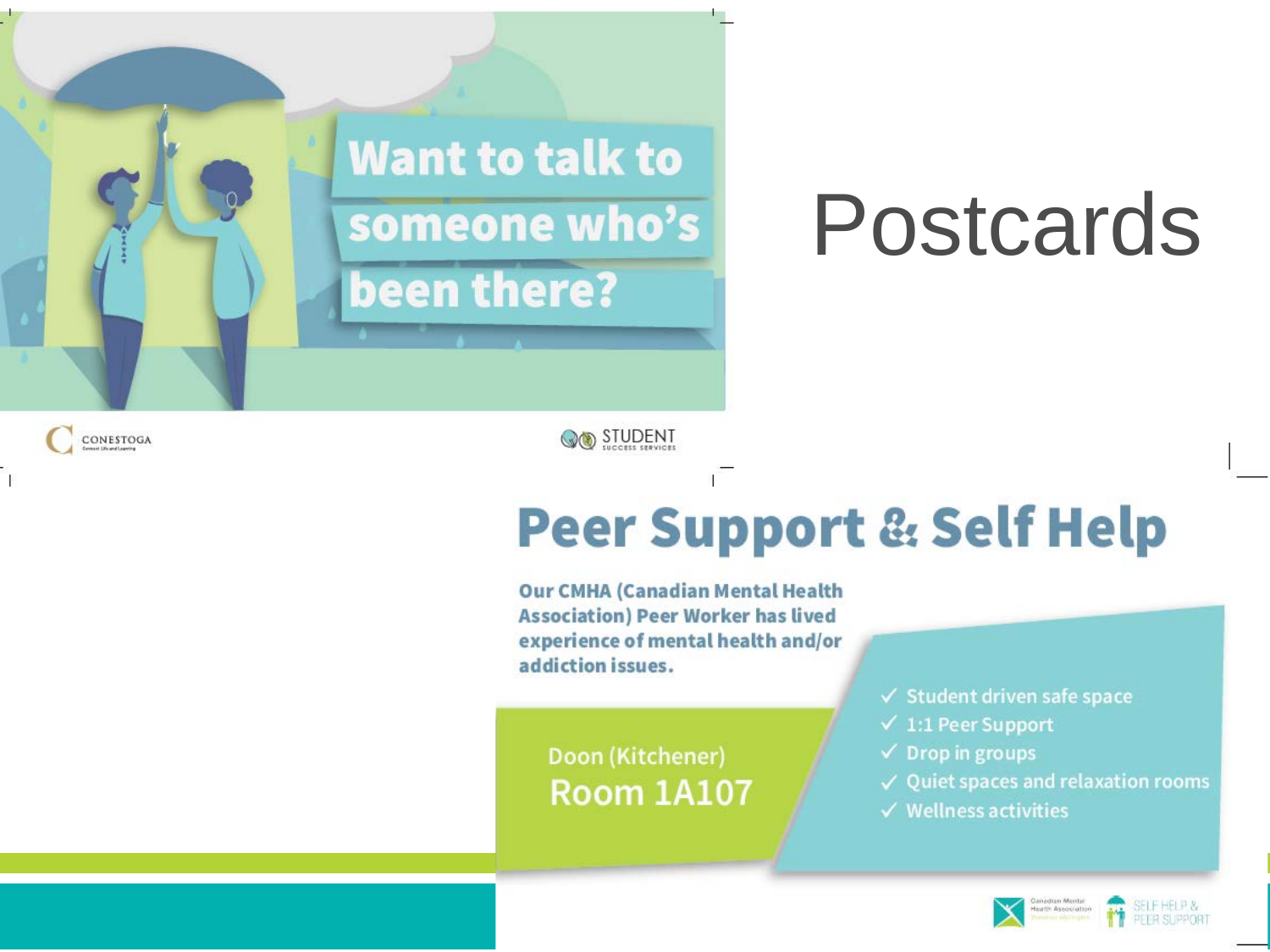## Early Challenges and **Successes**

#### •**Challenge**

•Space not ready

#### •**Successes**

•The interest from various departments

•Students already talking about it and being excited that the space will be available and some have been bringing

#### •**What are you looking forward to most?**

*"Everything. I am looking forward to getting to see students learning and growing and supporting each other in their wellness journeys, growing a volunteer base and supporting the volunteers in their skill development. I'm excited to be doing 1:1 peer support and peer support groups. I look forward to hearing the feedback from students" (Kayleigh Hilborn, Peer Navigator)*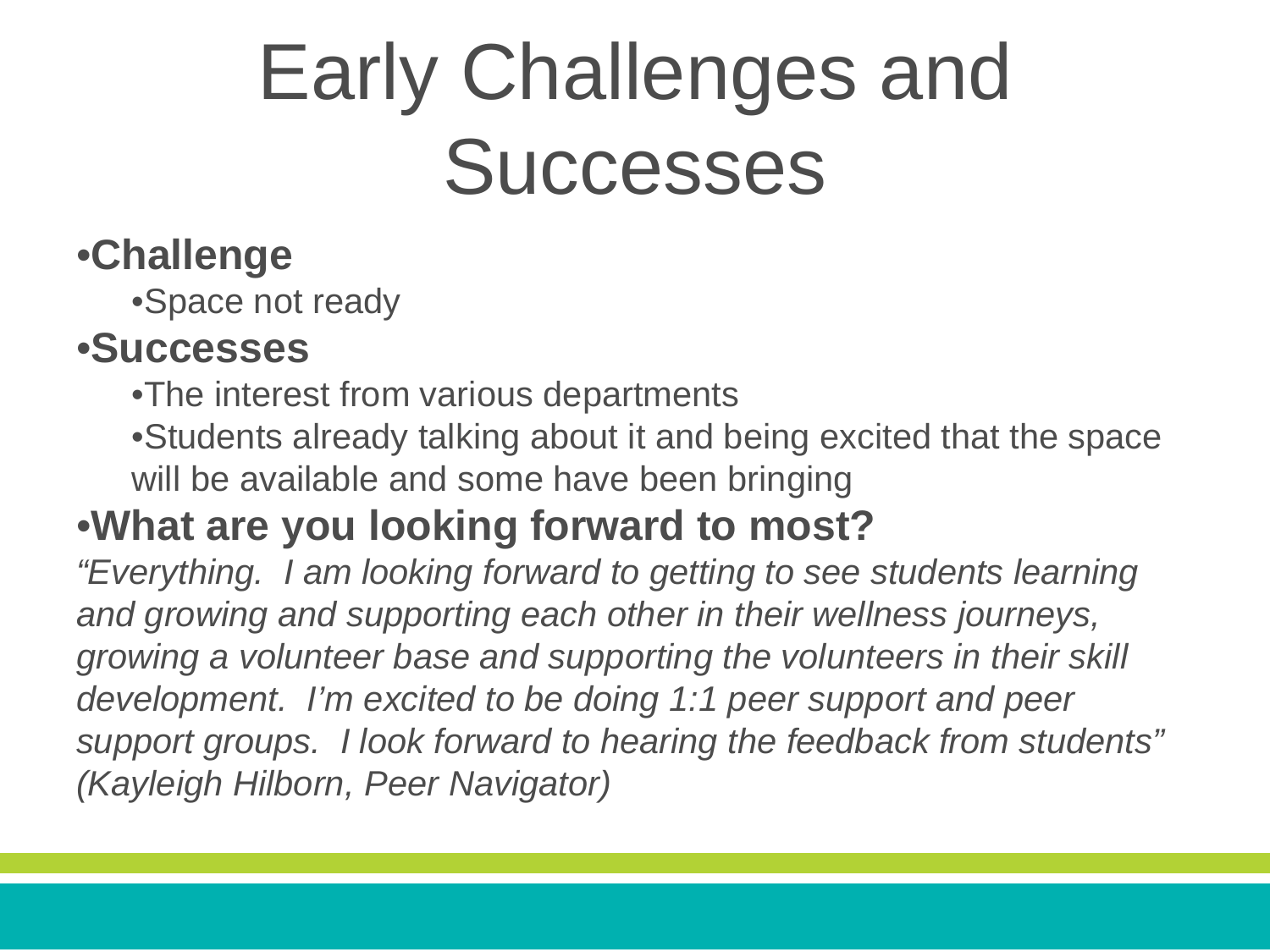![](_page_14_Figure_0.jpeg)